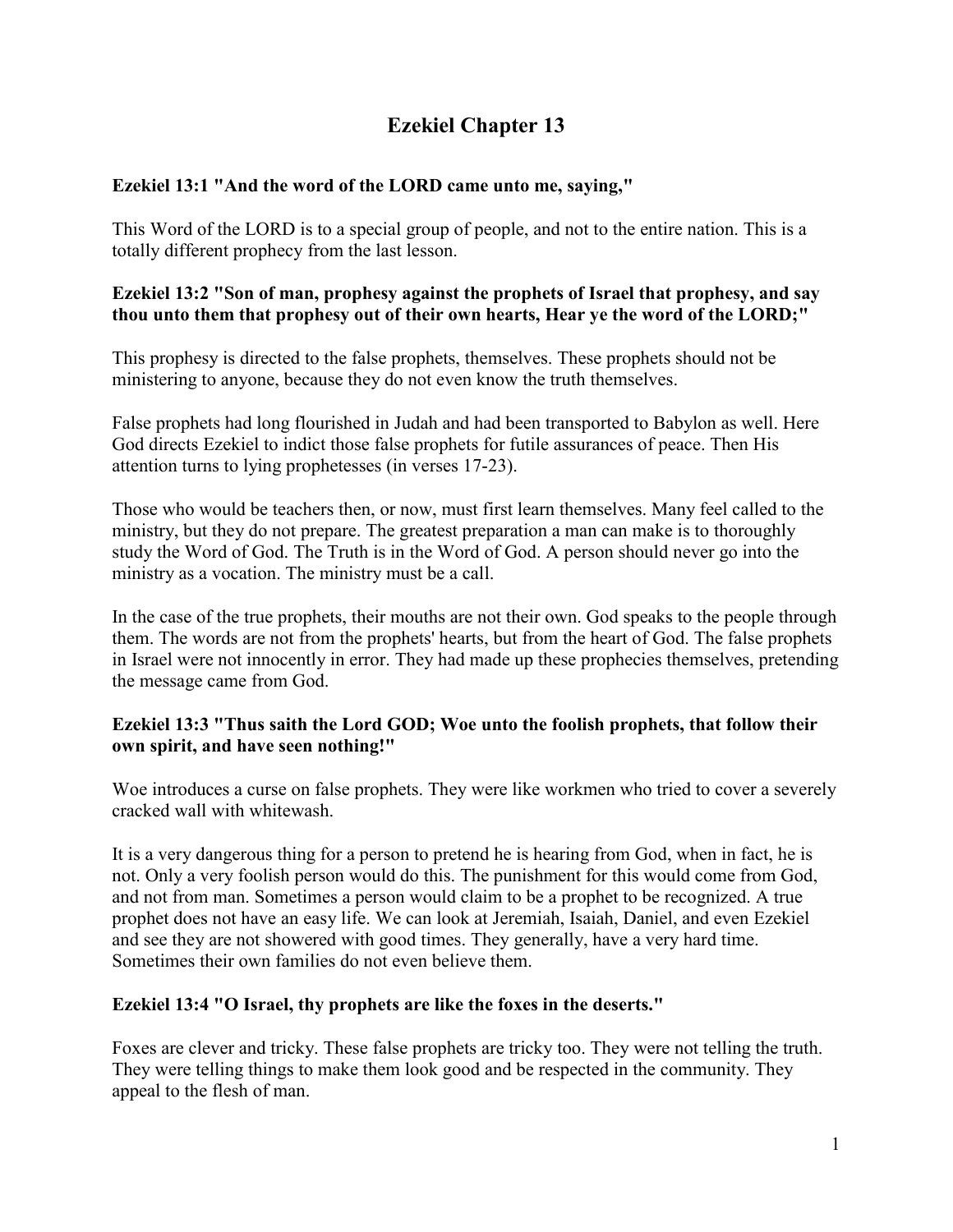Generally speaking, a prophet of God brings warnings to the people. Seldom are they proclaiming wonderful times for the present. The ultimate way to tell who is a false or a true prophet, is did their prophecy come true?

#### **Ezekiel 13:5 "Ye have not gone up into the gaps, neither made up the hedge for the house of Israel to stand in the battle in the day of the LORD."**

They should have been calling their people to repentance. Instead, they were betraying their people with these false prophecies. They were not standing in the gap. They were trying to benefit themselves, not the people.

#### **Ezekiel 13:6 "They have seen vanity and lying divination, saying, The LORD saith: and the LORD hath not sent them: and they have made [others] to hope that they would confirm the word."**

True prophets used the statement "The LORD saith", or "Thus saith the LORD". They were using this statement without being sent of the LORD. It appears, they were not only deceiving others, but themselves as well.

The vanity speaks of them serving their own egos. Divination, in this particular instance, is speaking of witchcraft. Their messages were coming from Satan.

#### **Ezekiel 13:7 "Have ye not seen a vain vision, and have ye not spoken a lying divination, whereas ye say, The LORD saith [it]; albeit I have not spoken?"**

These false prophets have deliberately tried to injure the good name of the LORD. The people may not realize that this message is not from God, but God and the false prophets know. God tells them through Ezekiel here, that they are not deceiving Him.

#### **Ezekiel 13:8 "Therefore thus saith the Lord GOD; Because ye have spoken vanity, and seen lies, therefore, behold, I [am] against you, saith the Lord GOD."**

This is a strong statement that fits the false prophets of old, and the false prophets of our day, as well. God never changes. He is against the false prophets today also. We must be very careful in our prophecy not to prophesy things for our own benefit. God loves Truth.

#### **Ezekiel 13:9 "And mine hand shall be upon the prophets that see vanity, and that divine lies: they shall not be in the assembly of my people, neither shall they be written in the writing of the house of Israel, neither shall they enter into the land of Israel; and ye shall know that I [am] the Lord GOD."**

A 3-fold judgment is given to the false prophets:

- (1) They would not be in the council of God's people;
- (2) Their names would be wiped from the register of Israel; and
- (3) They would never return to the land.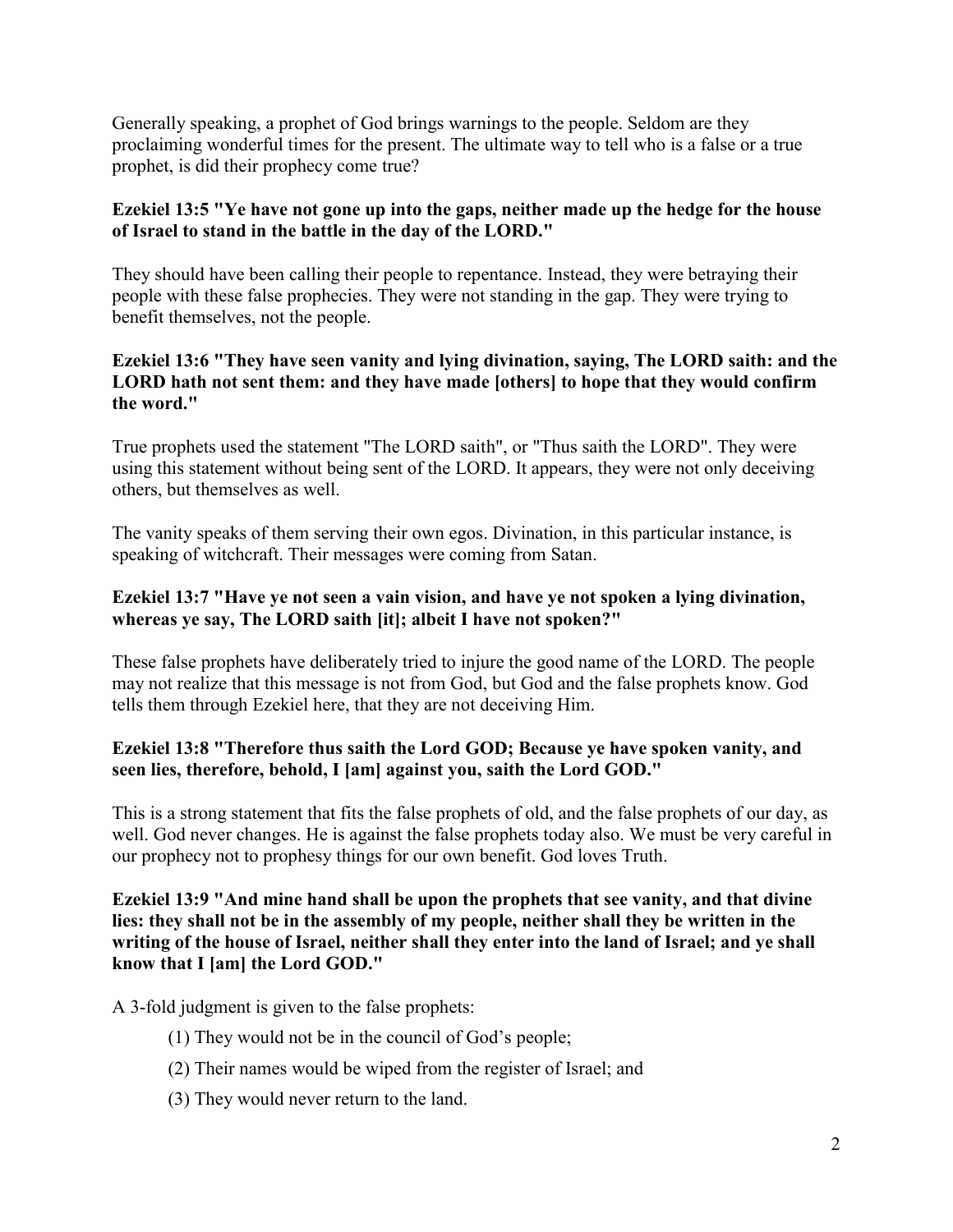This is saying that God will stop them from prophesying, and their name will be taken off the role. Israel was well known for their record keeping, but they will not be included in those records. They will not be included when Israel is restored. This is speaking of a curse that comes upon them, and they will not be remembered in any way. They will not even be citizens anymore. They are made outcasts by God, Himself.

#### **Ezekiel 13:10 "Because, even because they have seduced my people, saying, Peace; and [there was] no peace; and one built up a wall, and, lo, others daubed it with untempered [mortar]:"**

Their work had been in vain. They had built with things that would not withstand in time of trouble. They had been speaking of peace, and there was no peace. They were leading others to destruction, while all the time, they were pretending they were building them up.

False prophets had lulled the people into false security. Phony "peace" promises, while sin continued on the brink of God's judgment, was a way, so to speak, of erecting a defective "wall" and whitewashing it to make it look good. Such an unsafe "wall" was doomed to collapse when God would bring His storm, picturing the invader's assault.

#### **Ezekiel 13:11 "Say unto them which daub [it] with untempered [mortar], that it shall fall: there shall be an overflowing shower; and ye, O great hailstones, shall fall; and a stormy wind shall rend [it]."**

This is like the house built upon the sand that could not stand when the rains of life came. This wall, the same as the house of sand, had no solid foundation. The wind, or the rain, or the hailstones could destroy this faulty building. Their prophecies could not withstand in time of trouble either.

Of course, all of these descriptions are images belonging to the illustration of the wall, not meant to convey real wind, flood, and hail. The Babylonians were the actual destroyers of Israel's hypocritical false spirituality.

## **Ezekiel 13:12 "Lo, when the wall is fallen, shall it not be said unto you, Where [is] the daubing wherewith ye have daubed [it]?"**

This is speaking of their prophecy which was supposed to happen right away. When the time comes, and it does not happen, then they will be declared false prophets. All of their prophecies were wasted. Their prophecies did not help anyone, not even themselves.

#### **Ezekiel 13:13 "Therefore thus saith the Lord GOD; I will even rend [it] with a stormy wind in my fury; and there shall be an overflowing shower in mine anger, and great hailstones in [my] fury to consume [it]."**

God is speaking through Ezekiel to these false prophets. The effect of God's fury will be destruction and the false prophets will be consumed.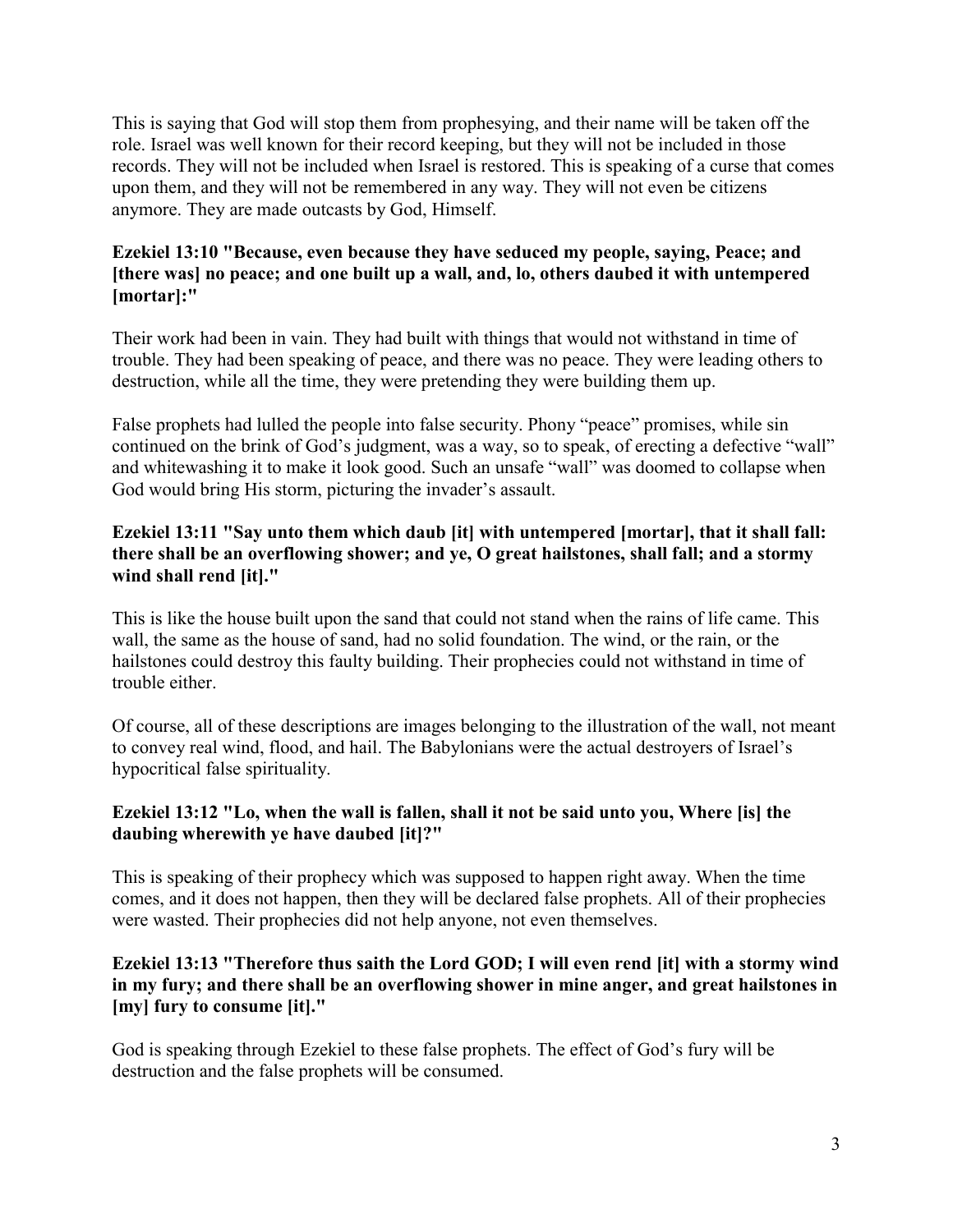#### **Ezekiel 13:14 "So will I break down the wall that ye have daubed with untempered [mortar], and bring it down to the ground, so that the foundation thereof shall be discovered, and it shall fall, and ye shall be consumed in the midst thereof: and ye shall know that I [am] the LORD."**

This wall of false prophecy daubed to try to make it stand, will not stand. The fury of God will bring it down, and will also destroy these false prophets. There will be no question that this is God's fury on the false prophets. The only wall that will stand in time of trouble, is the wall that is built on the solid foundation. The Lord must be the Cornerstone. We build with truth, any other wall will fall.

#### **Ezekiel 13:15 "Thus will I accomplish my wrath upon the wall, and upon them that have daubed it with untempered [mortar], and will say unto you, The wall [is] no [more], neither they that daubed it;"**

The physical wall around Jerusalem will come down. All the prophecies of better times, which are not from God, will not keep the wall from coming down. Those who gave these prophecies of peace, when there was no peace, gave people false hope. The false prophet will be destroyed along with the prophecy he gave.

#### **Ezekiel 13:16 " [To wit], the prophets of Israel which prophesy concerning Jerusalem, and which see visions of peace for her, and [there is] no peace, saith the Lord GOD."**

This is an exacting statement, telling exactly who these false prophets are and what they're teaching the people.

#### **Ezekiel 13:17 "Likewise, thou son of man, set thy face against the daughters of thy people, which prophesy out of their own heart; and prophesy thou against them,"**

Women have had great influence in the religion of their country from the very beginning. Some of them have been to honor, and some to dishonor. This quickly brings to mind the women who were crying over the false god in:

Ezekiel 8:14 "Then he brought me to the door of the gate of the LORD'S house which [was] toward the north; and, behold, there sat women weeping for Tammuz."

The particular women, in the verse above, are false prophetesses. They are like the false prophets, and will suffer the same condemnation.

#### **Ezekiel 13:18 "And say, Thus saith the Lord GOD; Woe to the [women] that sew pillows to all armholes, and make kerchiefs upon the head of every stature to hunt souls! Will ye hunt the souls of my people, and will ye save the souls alive [that come] unto you?"**

The pillows sewn to the armholes have been interpreted to refer to either amulets placed upon the wrists that supposedly conveyed magical powers to the enchanter, or bonds tied around the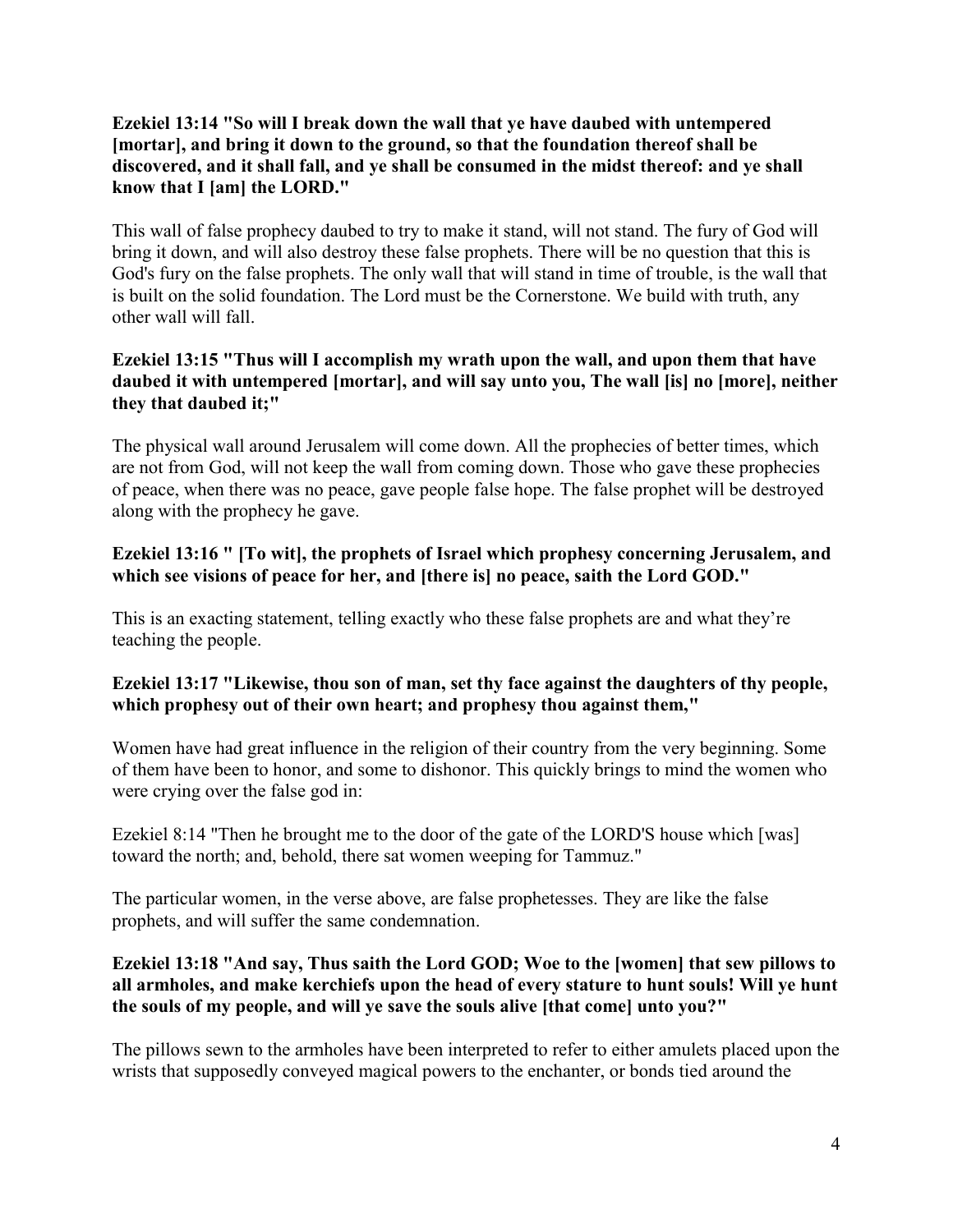wrists of the inquirer that symbolized magically that the accompanying spell or incantation was a binding one.

Apparently, these sorceresses employed all these things in their divinations, hunting down souls for their advantage (verse 20).

#### **Ezekiel 13:19 "And will ye pollute me among my people for handfuls of barley and for pieces of bread, to slay the souls that should not die, and to save the souls alive that should not live, by your lying to my people that hear [your] lies?"**

Whatever they were doing, they charged for it. It was similar to fortune telling perhaps. We do know that there was very sensual worship going on at this time, so it could have been connected with that.

#### **Ezekiel 13:20 "Wherefore thus saith the Lord GOD; Behold, I [am] against your pillows, wherewith ye there hunt the souls to make [them] fly, and I will tear them from your arms, and will let the souls go, [even] the souls that ye hunt to make [them] fly."**

These pillows, probably had some type of writing upon them. They were more likely used in fortune telling. They probably had amulets with writing upon them. This pillow has something to do with snaring the people as you would a bird in a net. Really, it is unimportant what the evil was. It is enough to know, they are stealing souls away from God to false gods. This is extremely evil.

#### **Ezekiel 13:21 "Your kerchiefs also will I tear, and deliver my people out of your hand, and they shall be no more in your hand to be hunted; and ye shall know that I [am] the LORD."**

It seems they have some sort of spell over the people, as if they were bond. God will free the people from these evil women.

#### **Ezekiel 13:22 "Because with lies ye have made the heart of the righteous sad, whom I have not made sad; and strengthened the hands of the wicked, that he should not return from his wicked way, by promising him life:"**

They have not offered hope to the righteous. They have saddened them. They were definitely on the side of the wicked. Ezekiel and Jeremiah had preached repentance and hope for the righteous. These false prophetesses have taught the opposite.

Predators had saddened the righteous by a false message leading to calamity which involved great loss even for them. They had encouraged the wicked to expect a bright future, and saw no need to repent to avoid death.

#### **Ezekiel 13:23 "Therefore ye shall see no more vanity, nor divine divinations: for I will deliver my people out of your hand: and ye shall know that I [am] the LORD."**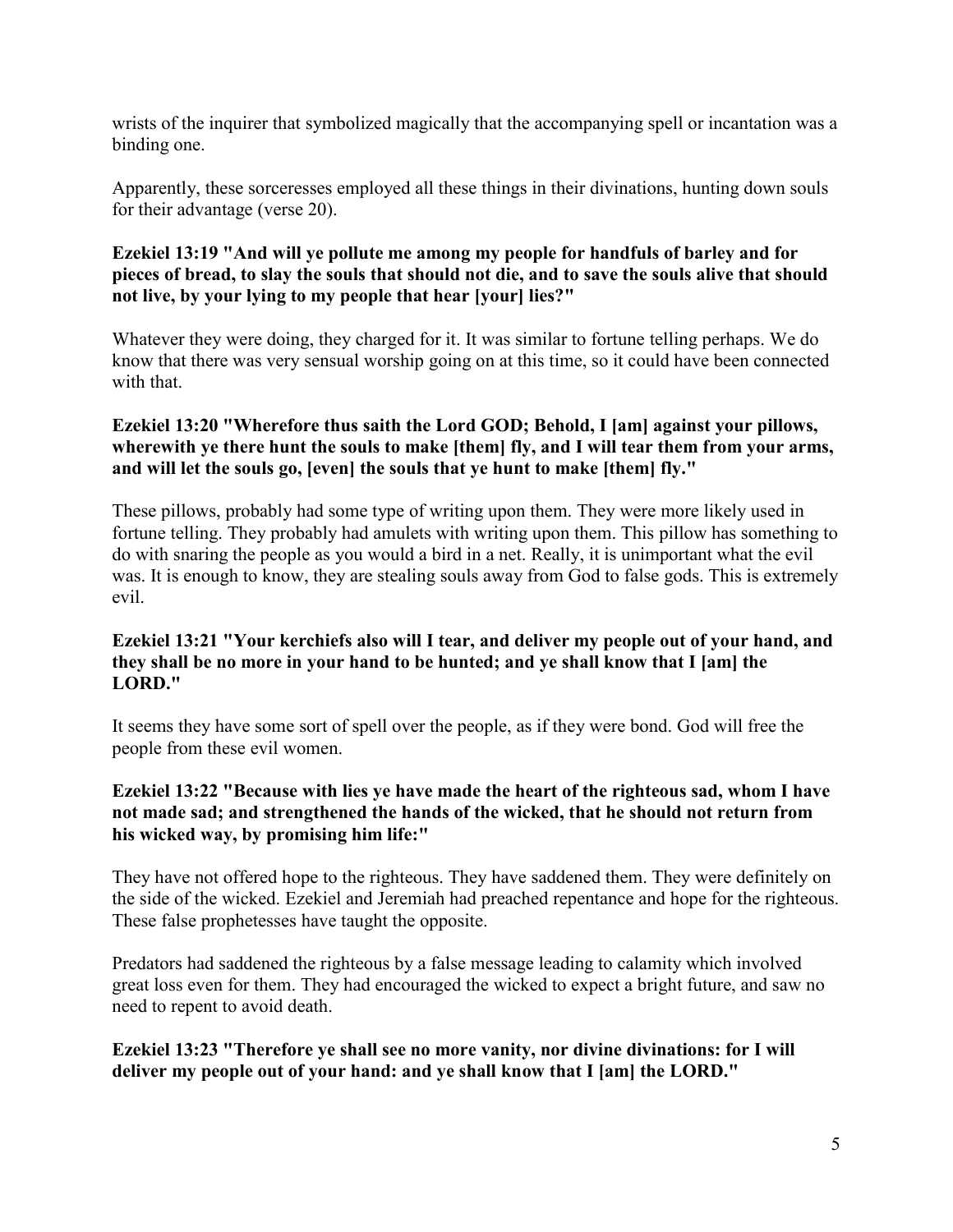Divination had to do with witchcraft. God is the only One who can free a person from the grip of witchcraft. God would have to deliver them. There is no power on this earth that is not subject to God. When God speaks, every knee bows.

I will deliver my people: Certainly, this was true in the restoration after the 70 years in Babylon, but will be fully true in Messiah's coming kingdom. God's true promise will bring an end to sorcery and false prophecy.

## **Ezekiel Chapter 13 Questions**

- 1. What is different about this Word from God?
- 2. Verse 2 is a prophecy against whom?
- 3. Why should they not be teachers?
- 4. The Truth is in the \_\_\_\_\_\_\_ of God.
- 5. A person should never go into the ministry as a
- 6. Where did the false prophets' messages come from?
- 7. Why would a person pretend to hear from God when he did not?
- 8. How are the foxes like the false prophets?
- 9. Generally speaking, what type of message does a true prophet bring?
- 10. What does verse 5 say they had not done?
- 11. What should they have been doing?
- 12. True prophets use what statement?
- 13. Who were they deceiving?
- 14. Why was God against them?
- 15. What things will God do to these false prophets?
- 16. They were saying and there was no  $\blacksquare$ .
- 17. What is verse 11 like?
- 18. It rains on the  $\qquad \qquad$ , and the  $\qquad \qquad$ .
- 19. What effect does the rain have on the false prophets?